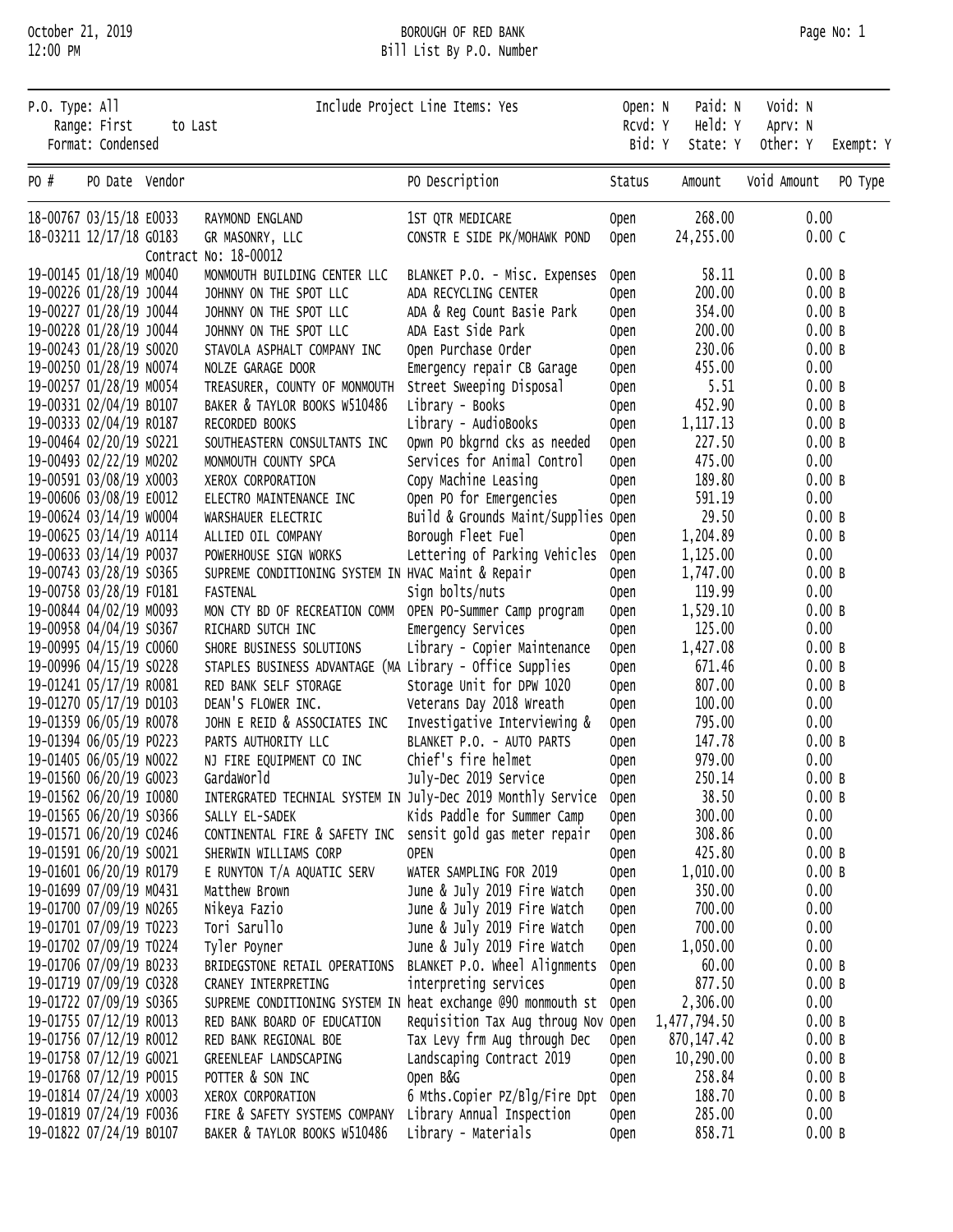## October 21, 2019 BOROUGH OF RED BANK Page No: 2 12:00 PM Bill List By P.O. Number

| PO #                    | PO Date Vendor            |                                                                   | PO Description                                                    | Status      | Amount    | Void Amount | PO Type |
|-------------------------|---------------------------|-------------------------------------------------------------------|-------------------------------------------------------------------|-------------|-----------|-------------|---------|
|                         | 19-01834 07/24/19 H0065   | PAMELA HUGHES BORGHI                                              | Reimbursement-RMC Renewal                                         | Open        | 50.00     | 0.00        |         |
|                         | 19-01855 07/29/19 F0151   | FIREFIGHTER ONE LLC                                               | 5" fire hose                                                      | <b>Open</b> | 6,222.25  | 0.00        |         |
|                         | 19-01856 07/29/19 A0114   | ALLIED OIL COMPANY                                                | Borough Fleet Fuel                                                | <b>Open</b> | 6,640.70  | 0.00B       |         |
|                         | 19-01857 07/29/19 w0021   | MARK WOSZCZAK MECHANICAL CONT. 47 Leighton ave                    |                                                                   | <b>Open</b> | 3,131.90  | 0.00        |         |
|                         | 19-01861 07/29/19 J0133   | JERSEY WHOLESALE TIRE                                             | A56 tires                                                         | <b>Open</b> | 268.00    | 0.00        |         |
|                         | 19-01862 07/29/19 H0219   | HALF MOON IMPRINTS                                                | Embroider Supplied Garments                                       | <b>Open</b> | 286.66    | 0.00        |         |
|                         | 19-01875 07/29/19 M0401   | MAZZA MULCH INC                                                   | Open for Brush Disposal                                           | Open        | 1,782.00  | 0.00B       |         |
|                         | 19-01876 07/29/19 w0075   | W.B.MASON CO INC                                                  | PERMIT PAPER/OFFICE SUPPLIES                                      | <b>Open</b> | 166.45    | 0.00        |         |
|                         | 19-01880 07/29/19 F0025   | RB<br><b>FOODTOWN</b>                                             | Supplies needed at Senior Ctr. Open                               |             | 404.03    | 0.00 B      |         |
|                         | 19-01887 07/29/19 A0028   | AMERICAN WEAR INDUST.UNIFORM                                      | Leasing Uniforms September4wks Open                               |             | 1,008.66  | 0.00 B      |         |
|                         | 19-01889 07/29/19 A0028   | AMERICAN WEAR INDUST.UNIFORM                                      | Leasing Uniforms October 5wks                                     | Open        | 1,008.66  | 0.00 B      |         |
|                         | 19-01895 07/29/19 w0001   | WATCHUNG SPRING WATER CO                                          | Water Cooler Rental/Supplies                                      | <b>Open</b> | 103.32    | 0.00B       |         |
|                         | 19-01897 07/29/19 M0137   | MON CTY TREASURER-ELECTIONS                                       | Postage-Primary Sample Ballots Open                               |             | 563.95    | 0.00        |         |
|                         | 19-01907 07/29/19 M0262   | MIRACLE CHEMICAL COMPANY                                          | Sodium Hypochlorite                                               | <b>Open</b> | 2,149.20  | 0.00 B      |         |
|                         | 19-01909 07/29/19 J0020   | JERSEY ELEVATOR CO INC                                            | Elevator Repairs                                                  | <b>Open</b> | 820.00    | 0.00B       |         |
|                         | 19-01911 07/29/19 F0101   | FAIL SAFE LLC                                                     | Fire apparatus pump testing                                       | <b>Open</b> | 1,150.00  | 0.00        |         |
|                         | 19-01912 07/29/19 P0094   | 1ST PRIORITY EMERGENCY VEH INC T90 emergency repair               |                                                                   | <b>Open</b> | 220.00    | 0.00        |         |
|                         | 19-01919 07/29/19 M0434   | M.J. Friedl & Associates                                          | Magnetic Lifters                                                  | <b>Open</b> | 11,998.00 | 0.00        |         |
|                         | 19-01920 07/30/19 D0331   | DELISA DEMOLITION INC                                             | Monthly Service $-8/1-8/31$                                       | <b>Open</b> | 43,000.00 | 0.00        |         |
|                         | 19-01988 08/07/19 w0126   | WEINER LAW GROUP LLP                                              | May - June 2019 Legal Srv                                         | Open        | 6,903.50  | 0.00        |         |
|                         | 19-01991 08/08/19 FIAAINC | Fairview Insurance Agency                                         | 2019 Fire AD&D VFIS                                               | <b>Open</b> | 17,260.00 | 0.00        |         |
|                         | 19-02037 08/12/19 A0040   | ASBURY PARK PRESS                                                 | Legal Ads-Notices Jan-May 2019 Open                               |             | 1,794.77  | 0.00        |         |
|                         | 19-02044 08/12/19 M0309   | MID-ATLANTIC TRUCK CENTER INC trucks 27 & 33                      |                                                                   | <b>Open</b> | 3,018.32  | 0.00        |         |
|                         | 19-02049 08/12/19 J0133   | JERSEY WHOLESALE TIRE                                             | FP97 tires                                                        | <b>Open</b> | 708.00    | 0.00        |         |
|                         | 19-02066 08/12/19 x0003   | XEROX CORPORATION                                                 | 2nd Floor Copier Lease                                            | <b>Open</b> | 319.78    | 0.00B       |         |
|                         | 19-02074 08/12/19 S0009   | SHREWSBURY AUTO PARTS INC                                         | E96 batteries                                                     | <b>Open</b> | 389.60    | 0.00        |         |
|                         | 19-02075 08/12/19 A0036   | A.R. COMMUNICATIONS                                               | 6466 radio repair and charger                                     | <b>Open</b> | 99.00     | 0.00        |         |
|                         | 19-02079 08/13/19 NO037   | NJ LEAGUE OF MUNICIPALITIES                                       | League Magazine Subscritions                                      | <b>Open</b> | 100.00    | 0.00        |         |
|                         | 19-02085 08/13/19 J0020   | JERSEY ELEVATOR CO INC                                            | Maintenance/repair 90 Monmouth Open                               |             | 217.13    | 0.00B       |         |
|                         | 19-02096 08/16/19 P0140   | RESERVE ACCOUNT                                                   | Postage Accounts $4/1-6/30/2019$ Open                             |             | 3,705.00  | 0.00        |         |
|                         | 19-02109 08/21/19 w0021   | MARK WOSZCZAK MECHANICAL CONT. 29 East Sunset Ave                 |                                                                   | <b>Open</b> | 2,970.80  | 0.00        |         |
|                         | 19-02117 08/23/19 D0331   | DELISA DEMOLITION INC                                             | Monthly Service - $9/1-9/30$                                      | <b>Open</b> | 43,000.00 | 0.00        |         |
|                         | 19-02130 08/27/19 C0365   | CAREER DEVELOPMENT INSTITTUE                                      | PTC Certified Humane Law                                          | Open        | 389.00    | 0.00        |         |
|                         | 19-02144 08/27/19 M0040   | MONMOUTH BUILDING CENTER LLC                                      | Maint & Supplies Mason                                            | Open        | 139.14    | 0.00B       |         |
|                         | 19-02147 08/27/19 G0018   | GRAINGER INC                                                      | Light Commercial/Residential                                      | <b>Open</b> | 330.25    | 0.00        |         |
|                         | 19-02148 08/27/19 10071   | IRWIN MARINE                                                      | Fire Boat Repair                                                  | <b>Open</b> | 1,043.81  | 0.00        |         |
| 19-02149 08/27/19 S0303 |                           | STEVE'S OUTBOARD SERVICE LLC                                      | Fire boat Repair                                                  | <b>Open</b> | 120.00    | 0.00        |         |
|                         | 19-02150 08/27/19 A0040   | ASBURY PARK PRESS                                                 | Legal Ads - Notices                                               | <b>Open</b> | 1,064.30  | 0.00        |         |
|                         | 19-02152 08/27/19 A0040   | ASBURY PARK PRESS                                                 | Legal Ads - Ordinances                                            | <b>Open</b> | 669.56    | 0.00        |         |
|                         | 19-02154 08/27/19 S0120   | STAR LEDGER                                                       | Legal Ads - Ordinances                                            | <b>Open</b> | 1,534.51  | 0.00        |         |
|                         | 19-02155 08/27/19 S0120   | STAR LEDGER                                                       | Legal Ads - Notices                                               | <b>Open</b> | 190.21    | 0.00        |         |
|                         | 19-02183 09/03/19 00066   | BRIAN OSTERING                                                    | Dog Day Event 8/12/19                                             | <b>Open</b> | 250.00    | 0.00        |         |
|                         | 19-02184 09/03/19 S0021   | SHERWIN WILLIAMS CORP                                             | Paint for marking parking/stre Open                               |             | 1,902.86  | 0.00 B      |         |
|                         | 19-02190 09/04/19 M0024   | MGL PRINTING SOLUTIONS LLC                                        | water bills                                                       | <b>Open</b> | 1,557.50  | 0.00        |         |
|                         | 19-02204 09/06/19 w0021   | MARK WOSZCZAK MECHANICAL CONT.                                    | Reloacation Hy/English Plaza                                      | <b>Open</b> | 9,775.00  | 0.00        |         |
|                         | 19-02210 09/06/19 S0009   | SHREWSBURY AUTO PARTS INC                                         | <b>Open</b>                                                       | <b>Open</b> | 415.99    | 0.00 B      |         |
|                         | 19-02212 09/06/19 D0331   | DELISA DEMOLITION INC                                             | Recy Tax for HHW 2019                                             | <b>Open</b> | 1,288.65  | 0.00 B      |         |
|                         | 19-02213 09/06/19 J0133   | JERSEY WHOLESALE TIRE                                             | 4 TIRES FOR CAR #6430                                             | <b>Open</b> | 408.00    | 0.00        |         |
|                         | 19-02216 09/06/19 C0032   | CHESAPEAKE EXTERMINATING                                          | Extermination Servcices                                           | <b>Open</b> | 235.00    | 0.00B       |         |
|                         | 19-02221 09/06/19 w0021   | MARK WOSZCZAK MECHANICAL CONT. Emergency water Service            |                                                                   | <b>Open</b> | 3,069.40  | 0.00        |         |
|                         | 19-02222 09/06/19 w0021   | MARK WOSZCZAK MECHANICAL CONT. English Plaza Inst. Drainage       |                                                                   | Open        | 17,428.47 | 0.00        |         |
| 19-02224 09/06/19 w0021 |                           |                                                                   | MARK WOSZCZAK MECHANICAL CONT. Fire Hyd Relocate English Plz Open |             | 4,661.18  | 0.00        |         |
| 19-02225 09/06/19 w0021 |                           |                                                                   | MARK WOSZCZAK MECHANICAL CONT. Emerg Wtr Srvc-77 Monmouth St Open |             | 10,832.56 | 0.00        |         |
| 19-02226 09/06/19 w0021 |                           | MARK WOSZCZAK MECHANICAL CONT. Emerg. Reair Tower Hill Plant Open |                                                                   |             | 1,273.14  | 0.00        |         |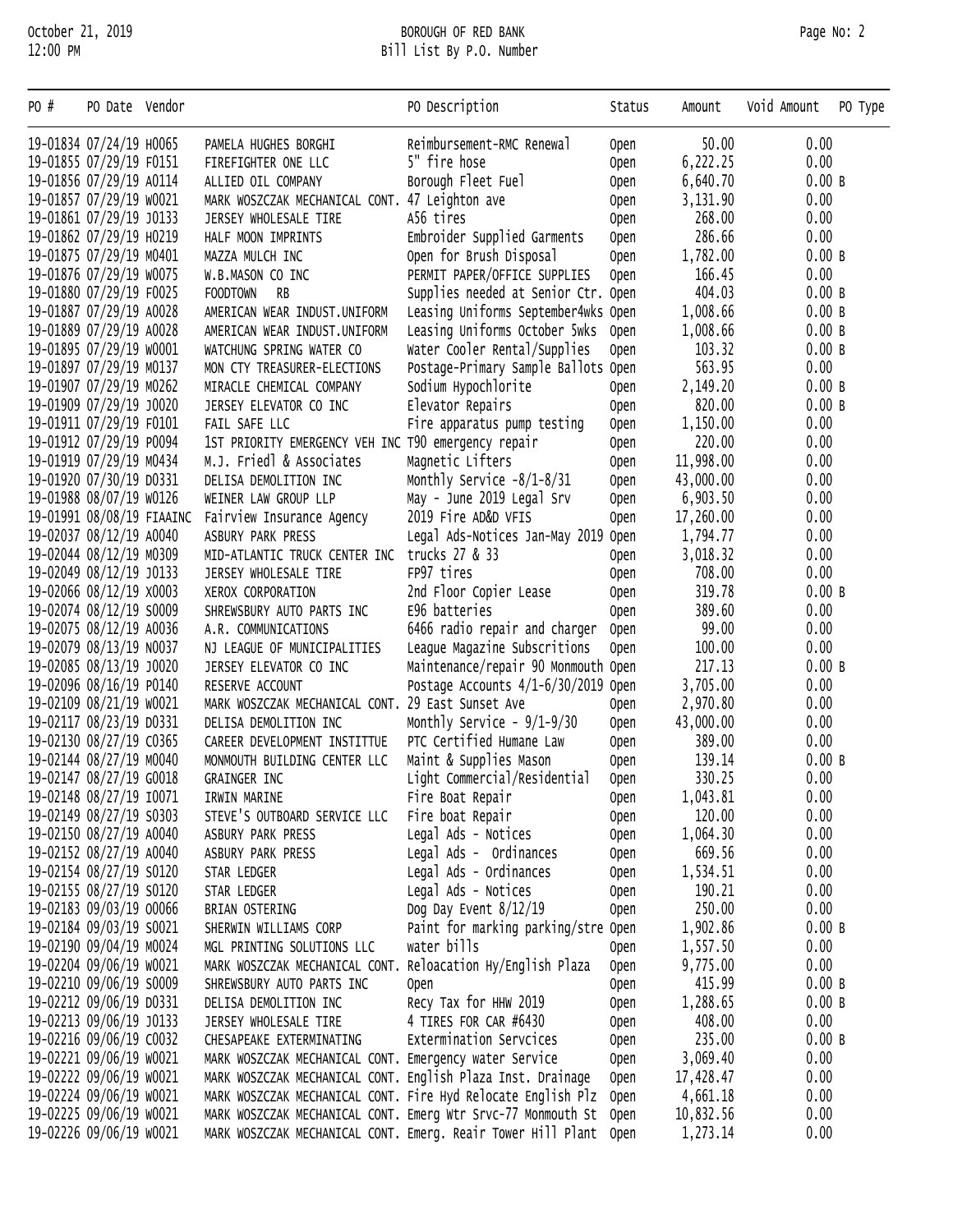## October 21, 2019 BOROUGH OF RED BANK Page No: 3 12:00 PM Bill List By P.O. Number

| PO # | PO Date Vendor          |                                                           | PO Description                      | Status      | Amount     | Void Amount<br>PO Type |
|------|-------------------------|-----------------------------------------------------------|-------------------------------------|-------------|------------|------------------------|
|      | 19-02242 09/06/19 P0037 | POWERHOUSE SIGN WORKS                                     | Open                                | 0pen        | 2,139.50   | 0.00                   |
|      | 19-02243 09/06/19 S0243 | SHORE FLICKS LLC                                          | Movies in the Park                  | <b>Open</b> | 4,900.00   | 0.00                   |
|      | 19-02247 09/06/19 w0075 | W.B.MASON CO INC                                          | Office Supplies                     | <b>Open</b> | 164.54     | 0.00                   |
|      | 19-02250 09/06/19 D0200 | DE LAGE LANDEN LLC                                        | Monthly Lease Acct# 133141          | <b>Open</b> | 208.77     | 0.00 B                 |
|      | 19-02253 09/06/19 L0102 | JOHN LEFEVER                                              | REIMBURSEMENT MOSA-Ref Fees         | <b>Open</b> | 350.00     | 0.00 B                 |
|      | 19-02255 09/06/19 A0353 | Aurelio Ramos Jr.                                         | Medicare Reimbursement              | <b>Open</b> | 406.50     | 0.00                   |
|      | 19-02335 09/09/19 N0009 | NAVESINK HOOK AND LADDER                                  | annual rent fee                     | <b>Open</b> | 9,500.00   | 0.00                   |
|      | 19-02336 09/09/19 00006 | UNION HOSE COMPANY                                        | Annual rent fee                     | <b>Open</b> | 9,500.00   | 0.00                   |
|      | 19-02337 09/09/19 w0013 | WESTSIDE HOSE                                             | Annual rent fee                     | <b>Open</b> | 9,500.00   | 0.00                   |
|      | 19-02339 09/09/19 10024 | INDEPENDENT ENGINE CO                                     | Annual janitorial fee               | <b>Open</b> | 4,500.00   | 0.00                   |
|      | 19-02340 09/09/19 L0039 | LIBERTY HOSE COMPANY                                      | Annual janitorial fee               | <b>Open</b> | 4,500.00   | 0.00                   |
|      | 19-02341 09/09/19 R0002 | RED BANK FIRST AID                                        | Annual rent fee                     | <b>Open</b> | 9,100.00   | 0.00                   |
|      | 19-02355 09/10/19 P0180 | PAYARGO INC                                               | Payargo tax and water invoice       | <b>Open</b> | 236.55     | 0.00                   |
|      | 19-02361 09/10/19 P0155 | PARTY PERFECT RENTALS LLC                                 | Trackless Train-Halloween           | <b>Open</b> | 675.00     | 0.00                   |
|      | 19-02364 09/13/19 M0041 | MON CTY FIRE PREVENT & PROTECT Membership Dues            |                                     | <b>Open</b> | 120.00     | 0.00                   |
|      | 19-02366 09/13/19 P0037 | POWERHOUSE SIGN WORKS                                     | Coroplast Signs w/Stakes            | <b>Open</b> | 60.00      | 0.00                   |
|      | 19-02367 09/13/19 w0037 | GEORGE WALL LINCOLN MERCURY IN Auto Parts                 |                                     | <b>Open</b> | 485.23     | 0.00                   |
|      | 19-02369 09/13/19 F0206 | FUSION SCHOOL OF BASKETBALL LL Rec Summer Basketball Fees |                                     | <b>Open</b> | 1,000.00   | 0.00                   |
|      | 19-02370 09/13/19 F0104 | FINS AND FEATHERS                                         | $K-9$ Unit - Dog Food Supply        | <b>Open</b> | 424.00     | 0.00                   |
|      | 19-02371 09/13/19 R0028 | RED BANK VETERINARY HOSPITAL                              | Veterinary Care - Eko               | <b>Open</b> | 59.49      | 0.00                   |
|      | 19-02372 09/13/19 w0104 | MIKE WALSH                                                | Magic for Halloween Parade          | <b>Open</b> | 400.00     | 0.00                   |
|      | 19-02373 09/13/19 00039 | ULINE                                                     | Halloween Supplies                  | <b>Open</b> | 893.19     | 0.00                   |
|      | 19-02374 09/13/19 P0037 | POWERHOUSE SIGN WORKS                                     | Signs for Halloween                 | <b>Open</b> | 68.00      | 0.00                   |
|      | 19-02375 09/13/19 B0040 | BUTCH'S CAR WASH CO.                                      | July 2019 Car Washes                | <b>Open</b> | 229.50     | 0.00                   |
|      | 19-02379 09/13/19 A0050 | ATHLETES ALLEY                                            | Fall Soccer Supplies                | <b>Open</b> | 727.15     | 0.00                   |
|      | 19-02380 09/13/19 P0223 | PARTS AUTHORITY LLC                                       | Auto Parts for Police Vehicles Open |             | 696.00     | 0.00                   |
|      | 19-02382 09/13/19 NO037 | NJ LEAGUE OF MUNICIPALITIES                               | Job Posting- Admin. Asistant        | <b>Open</b> | 115.00     | 0.00                   |
|      | 19-02383 09/13/19 B0178 | BYRNES O'HERN LLC                                         | Tax Appeal Attorney Aug 6 2019 Open |             | 1,522.50   | 0.00                   |
|      | 19-02396 09/16/19 w0075 | W.B.MASON CO INC                                          | General Office Supplies/Paper       | Open        | 241.55     | 0.00                   |
|      | 19-02400 09/18/19 C0027 | CENTRAL JERSEY HEALTH INS. FUND July - October 2019       |                                     | <b>Open</b> | 435,498.10 | 0.00                   |
|      | 19-02401 09/18/19 NO037 | NJ LEAGUE OF MUNICIPALITIES                               | 10-18-19 Ethics Seminar             | <b>Open</b> | 75.00      | 0.00                   |
|      | 19-02402 09/19/19 A0352 | Anthony Fragale Jr.                                       | July 2019 Fire Watch                | <b>Open</b> | 350.00     | 0.00                   |
|      | 19-02403 09/19/19 C0372 | Christian O'Keefe                                         | June & July 2019 Fire Watch         | <b>Open</b> | 700.00     | 0.00                   |
|      | 19-02404 09/19/19 P0221 | POWER-DMS INS                                             | Power DMS University Access         | <b>Open</b> | 5,706.99   | 0.00                   |
|      | 19-02405 09/19/19 R0225 | Ricardo Gomez Gomez                                       | REIMBURSEMENT MOSA-Ref Fees         | Open        | 420.00     | 0.00B                  |
|      | 19-02406 09/19/19 NO259 | NEW JERSEY YOUTH SOCCER                                   | MOSA RBFC Registration Fees         | <b>Open</b> | 1,965.00   | 0.00                   |
|      | 19-02407 09/19/19 A0050 | ATHLETES ALLEY                                            | Soccer Goal Cross Bars              | <b>Open</b> | 969.65     | 0.00                   |
|      | 19-02408 09/19/19 w0075 | W.B.MASON CO INC                                          | Office Supplies                     | <b>Open</b> | 199.46     | 0.00                   |
|      | 19-02412 09/19/19 F0025 | FOODTOWN RB                                               | Wellness Supplies                   | <b>Open</b> | 42.89      | 0.00                   |
|      | 19-02416 09/19/19 x0003 | XEROX CORPORATION                                         | lease pymt 7/1/19-9/1/19            | <b>Open</b> | 518.55     | 0.00                   |
|      |                         | 19-02425 09/19/19 RAMANAUS Rosemary Ramanauskas           | Community Garden Refund             | <b>Open</b> | 25.00      | 0.00                   |
|      | 19-02433 09/19/19 N0037 | NJ LEAGUE OF MUNICIPALITIES                               | UCC SUBCODE INSPECTOR AD            | <b>Open</b> | 115.00     | 0.00                   |
|      | 19-02434 09/19/19 S0009 | SHREWSBURY AUTO PARTS INC                                 | 6469 battery                        | <b>Open</b> | 108.27     | 0.00                   |
|      | 19-02438 09/19/19 B0018 | BOROUGH OF RED BANK, CURRENT AC 1 Broad Street            |                                     | <b>Open</b> | 1, 111. 31 | 0.00                   |
|      | 19-02439 09/19/19 A0036 | A.R. COMMUNICATIONS                                       | 6466 radio repair                   | <b>Open</b> | 85.00      | 0.00                   |
|      | 19-02442 09/19/19 NO022 | NJ FIRE EQUIPMENT CO INC                                  | fire dept equipment                 | <b>Open</b> | 1,104.84   | 0.00                   |
|      | 19-02443 09/19/19 P0015 | POTTER & SON INC                                          | L-91 saw repair parts               | <b>Open</b> | 85.81      | 0.00                   |
|      | 19-02446 09/19/19 R0112 | REGISTRAR'S ASSOC.OF NJ                                   | Fall Conference Registration        | <b>Open</b> | 80.00      | 0.00                   |
|      | 19-02447 09/19/19 D0339 | DIFRANCESCO, BATEMAN, KUNXMAN,                            | July 2019 legal services            | <b>Open</b> | 3,282.28   | 0.00                   |
|      | 19-02463 09/25/19 C0064 | CSS SECURITY SYSTEMS INC                                  | Service on the panic button         | <b>Open</b> | 163.00     | 0.00                   |
|      | 19-02473 09/25/19 S0029 | SHREWSBURY OFFICE SUPPLY                                  | 3 PART PERMIT PAPER                 | <b>Open</b> | 289.90     | 0.00                   |
|      | 19-02488 10/01/19 T0004 | T&M ASSOCIATES                                            | 218-220 Monmouth/B-38; L-1          | <b>Open</b> | 6,287.28   | 0.00                   |
|      | 19-02489 10/01/19 T0004 | T&M ASSOCIATES                                            | general services 9/20/19            | <b>Open</b> | 173.22     | 0.00                   |
|      | 19-02490 10/01/19 K0022 | KEVIN E KENNEDY ESQ                                       | Prof services $8/1-\frac{8}{31}$    | Open        | 168.00     | 0.00                   |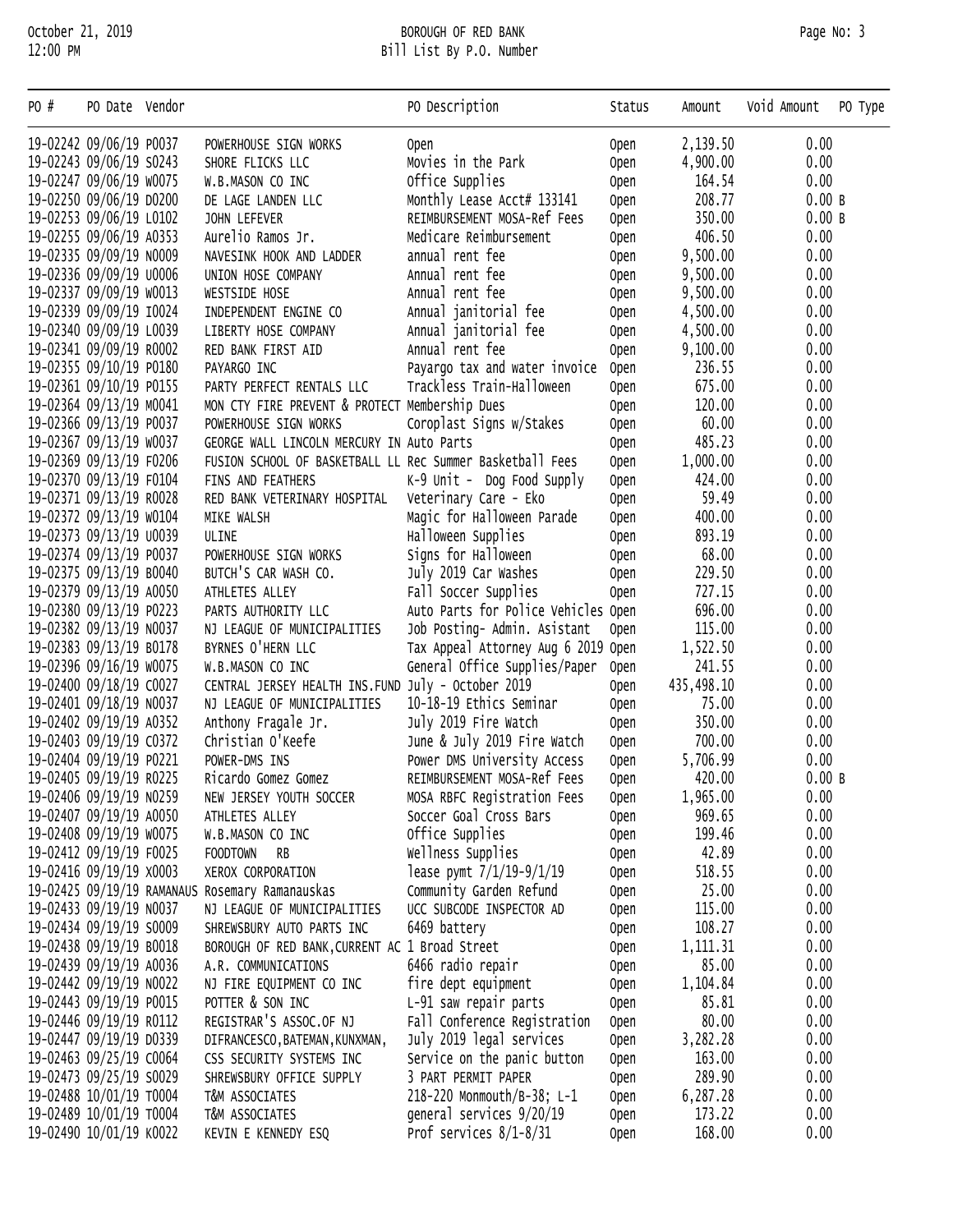| PO #                    | PO Date Vendor          |                                                          | PO Description                      | Status      | Amount      | Void Amount<br>PO Type |
|-------------------------|-------------------------|----------------------------------------------------------|-------------------------------------|-------------|-------------|------------------------|
|                         | 19-02491 10/01/19 K0022 | KEVIN E KENNEDY ESQ                                      | Litigation DounelisXRBZBA           | <b>Open</b> | 132.00      | 0.00                   |
|                         | 19-02492 10/01/19 B0178 | BYRNES O'HERN LLC                                        | Tax Appeal services 9/5/19          | <b>Open</b> | 783.00      | 0.00                   |
|                         | 19-02494 10/01/19 K0022 | KEVIN E KENNEDY ESQ                                      | 35 Harris Prk/ B-13; L-17           | <b>Open</b> | 384.00      | 0.00                   |
|                         | 19-02495 10/01/19 K0022 | KEVIN E KENNEDY ESQ                                      | 31 Worthley/ B-15.01 ; L-30         | <b>Open</b> | 120.00      | 0.00                   |
|                         | 19-02496 10/01/19 K0022 | KEVIN E KENNEDY ESQ                                      | 36 Hubbard Park/B-11 ;L-14          | <b>Open</b> | 240.00      | 0.00                   |
|                         | 19-02497 10/02/19 T0004 | T&M ASSOCIATES                                           | 111 Monmouth St/B-43, L-1           | Open        | 1,360.58    | 0.00                   |
|                         | 19-02498 10/02/19 T0004 | T&M ASSOCIATES                                           | 94 Drs James Prkr/B-75.01;L-86 Open |             | 266.50      | 0.00                   |
|                         | 19-02499 10/02/19 T0004 | T&M ASSOCIATES                                           | 21 Bridge Ave. B1-35/L-5.01         | <b>Open</b> | 3,102.86    | 0.00                   |
|                         | 19-02500 10/02/19 T0004 | T&M ASSOCIATES                                           | 100 Prospect Ave. B1-52 / L-32 Open |             | 173.75      | 0.00                   |
|                         | 19-02502 10/02/19 T0004 | T&M ASSOCIATES                                           | 15 Catherine St/B-75.03;L-46        | <b>Open</b> | 1,686.75    | 0.00                   |
|                         | 19-02504 10/02/19 T0004 | T&M ASSOCIATES                                           | 176 Riverside Ave/Bl-3; L-9.01 Open |             | 1,217.78    | 0.00                   |
|                         | 19-02507 10/02/19 T0004 | T&M ASSOCIATES                                           | Planning Meetings $9/4$ & $9/16$    | <b>Open</b> | 600.00      | 0.00                   |
|                         | 19-02509 10/02/19 D0331 | DELISA DEMOLITION INC                                    | Monthly Service Fee - Oct 2019 Open |             | 44, 333. 33 | 0.00                   |
|                         | 19-02510 10/02/19 C0321 | CME ASSOCIATES                                           | 56 Newman Springs/ B.87; L.17       | <b>Open</b> | 388.00      | 0.00                   |
|                         | 19-02511 10/02/19 C0321 | CME ASSOCIATES                                           | 42 Monmouth St / B-31; L-26         | <b>Open</b> | 540.00      | 0.00                   |
|                         | 19-02512 10/02/19 C0321 | CME ASSOCIATES                                           | 42 Monmouth St/B-31; L-26           | Open        | 360.25      | 0.00                   |
|                         | 19-02513 10/02/19 C0321 | CME ASSOCIATES                                           | 16 Leonard St / B-75.05; L-22       | <b>Open</b> | 392.25      | 0.00                   |
|                         | 19-02514 10/02/19 C0321 | CME ASSOCIATES                                           | Tower Hill Dr / B-52.01; L-1        | <b>Open</b> | 360.25      | 0.00                   |
|                         | 19-02515 10/02/19 C0321 | CME ASSOCIATES                                           | 28 Riverside Ave / B-7; L-15        | <b>Open</b> | 322.25      | 0.00                   |
|                         | 19-02516 10/02/19 C0321 | CME ASSOCIATES                                           | 119 River St / B-78; L-2            | <b>Open</b> | 531.00      | 0.00                   |
|                         | 19-02517 10/02/19 C0321 | CME ASSOCIATES                                           | 24 Mechanic St / B-29; L-5.01       | Open        | 42.25       | 0.00                   |
|                         | 19-02518 10/02/19 C0321 | CME ASSOCIATES                                           | 101-107 Oakland St/ B-63; L-4       | <b>Open</b> | 268.50      | 0.00                   |
|                         | 19-02519 10/02/19 C0321 | CME ASSOCIATES                                           | 101-107 Oakland St/ B-63; L-4       | <b>Open</b> | 490.50      | 0.00                   |
|                         | 19-02520 10/02/19 C0321 | CME ASSOCIATES                                           | 101-107 Oakland St/B-63; L-4        | <b>Open</b> | 867.50      | 0.00                   |
|                         | 19-02525 10/02/19 R0214 | RJ ALLEN SC, LLC                                         | Soccer Clinic Training              | <b>Open</b> | 7,280.00    | 0.00                   |
|                         | 19-02527 10/02/19 W0021 | MARK WOSZCZAK MECHANICAL CONT. 30 Broad Street           |                                     | <b>Open</b> | 2,500.00    | 0.00                   |
|                         | 19-02529 10/02/19 S0021 | SHERWIN WILLIAMS CORP                                    | ATHLETIC FIELD PAINT                | <b>Open</b> | 1,027.00    | 0.00                   |
|                         | 19-02530 10/02/19 w0021 | MARK WOSZCZAK MECHANICAL CONT. 45 LOCUST AVE             |                                     | <b>Open</b> | 2,675.00    | 0.00                   |
|                         | 19-02532 10/02/19 S0009 | SHREWSBURY AUTO PARTS INC                                | FLEET MAINTENANCE                   | <b>Open</b> | 45.98       | 0.00                   |
|                         | 19-02539 10/02/19 S0009 | SHREWSBURY AUTO PARTS INC                                | REPAIRS TRUCK #9                    | <b>Open</b> | 264.52      | 0.00                   |
|                         | 19-02540 10/02/19 S0009 | SHREWSBURY AUTO PARTS INC                                | REPAIRS TO TRUCK # 46               | <b>Open</b> | 383.68      | 0.00                   |
|                         | 19-02541 10/02/19 M0202 | MONMOUTH COUNTY SPCA                                     | Animal Control Sercices             | <b>Open</b> | 937.50      | 0.00                   |
|                         | 19-02542 10/02/19 E0012 | ELECTRO MAINTENANCE INC                                  | Maintenance & Repair                | <b>Open</b> | 31,063.24   | 0.00                   |
|                         | 19-02543 10/02/19 R0028 | RED BANK VETERINARY HOSPITAL                             | Animal control services             | <b>Open</b> | 69.00       | 0.00                   |
|                         | 19-02544 10/02/19 w0064 | WHITEMARSH CORPORATION                                   | repairs                             | Open        | 1,393.80    | 0.00                   |
|                         | 19-02546 10/02/19 R0028 | RED BANK VETERINARY HOSPITAL                             | Animal control services             | <b>Open</b> | 138.30      | 0.00                   |
|                         | 19-02550 10/02/19 C0037 | CITY CENTRE PLAZA LLC                                    | STORAGE UNITS OCT. - DEC. 2019 Open |             | 1,023.00    | 0.00                   |
|                         | 19-02552 10/02/19 S0367 | RICHARD SUTCH INC                                        | Red Bank Police M&w Bathrooms       | Open        | 1,110.00    | 0.00                   |
|                         | 19-02559 10/02/19 S0009 | SHREWSBURY AUTO PARTS INC                                | Emergency Generator 3-Battery       | <b>Open</b> | 324.86      | 0.00                   |
|                         | 19-02561 10/02/19 H0034 | ROBERT HOLIDAY                                           | 2019 chief award                    | <b>Open</b> | 2,500.00    | 0.00                   |
|                         | 19-02562 10/02/19 H0212 | WAYNE HARTMAN                                            | 2019 chief award                    | <b>Open</b> | 4,500.00    | 0.00                   |
|                         | 19-02563 10/02/19 G0161 | IVAN GRILLI                                              | Medicare Reimbursement              | <b>Open</b> | 572.50      | 0.00B                  |
|                         | 19-02564 10/02/19 R0084 | READIES FINE FOOD LLC                                    | Wellness Day Food                   | <b>Open</b> | 160.00      | 0.00                   |
|                         | 19-02566 10/02/19 w0021 | MARK WOSZCZAK MECHANICAL CONT. 56 newman spring road     |                                     | <b>Open</b> | 3,000.00    | 0.00                   |
|                         | 19-02572 10/02/19 H0079 | TED HALL LOCKSMITH                                       | Supplies & Repairs                  | <b>Open</b> | 210.00      | 0.00B                  |
|                         | 19-02574 10/02/19 H0016 | RICH HARDY                                               | Rembursement Rich Hardy             | <b>Open</b> | 294.60      | 0.00                   |
|                         | 19-02582 10/03/19 T0052 | TREAS.ST OF NJ DCA (802)                                 | NJ State Permit Fees July-Aug       | <b>Open</b> | 10,286.00   | 0.00                   |
|                         | 19-02583 10/03/19 K0022 | KEVIN E KENNEDY ESQ                                      | 51 Windward Way/B-54.01; L-6        | <b>Open</b> | 372.00      | 0.00                   |
|                         | 19-02590 10/04/19 K0073 | KYOCERA DOCUMENT SOLUTIONS AME September services copies |                                     | <b>Open</b> | 155.67      | 0.00                   |
|                         | 19-02603 10/04/19 C0321 | CME ASSOCIATES                                           | 55 West Front St/B-30;L-10.01       | Open        | 392.25      | 0.00                   |
|                         | 19-02604 10/04/19 C0321 | CME ASSOCIATES                                           | 55 West Front St/B-30; L-10.01 Open |             | 392.25      | 0.00                   |
|                         | 19-02605 10/04/19 C0321 | CME ASSOCIATES                                           | 189 Prospect Ave/B-54; L-37.03 Open |             | 147.25      | 0.00                   |
|                         | 19-02608 10/07/19 M0108 | MON CTY REG HEALTH COMMISSION 4th Qtr Health Serv Fees   |                                     | <b>Open</b> | 47,592.75   | 0.00                   |
| 19-02609 10/07/19 P0194 |                         | PRIMEPOINT LLC                                           | Payroll checks 8/15-8/30/19         | 0pen        | 2,047.00    | 0.00                   |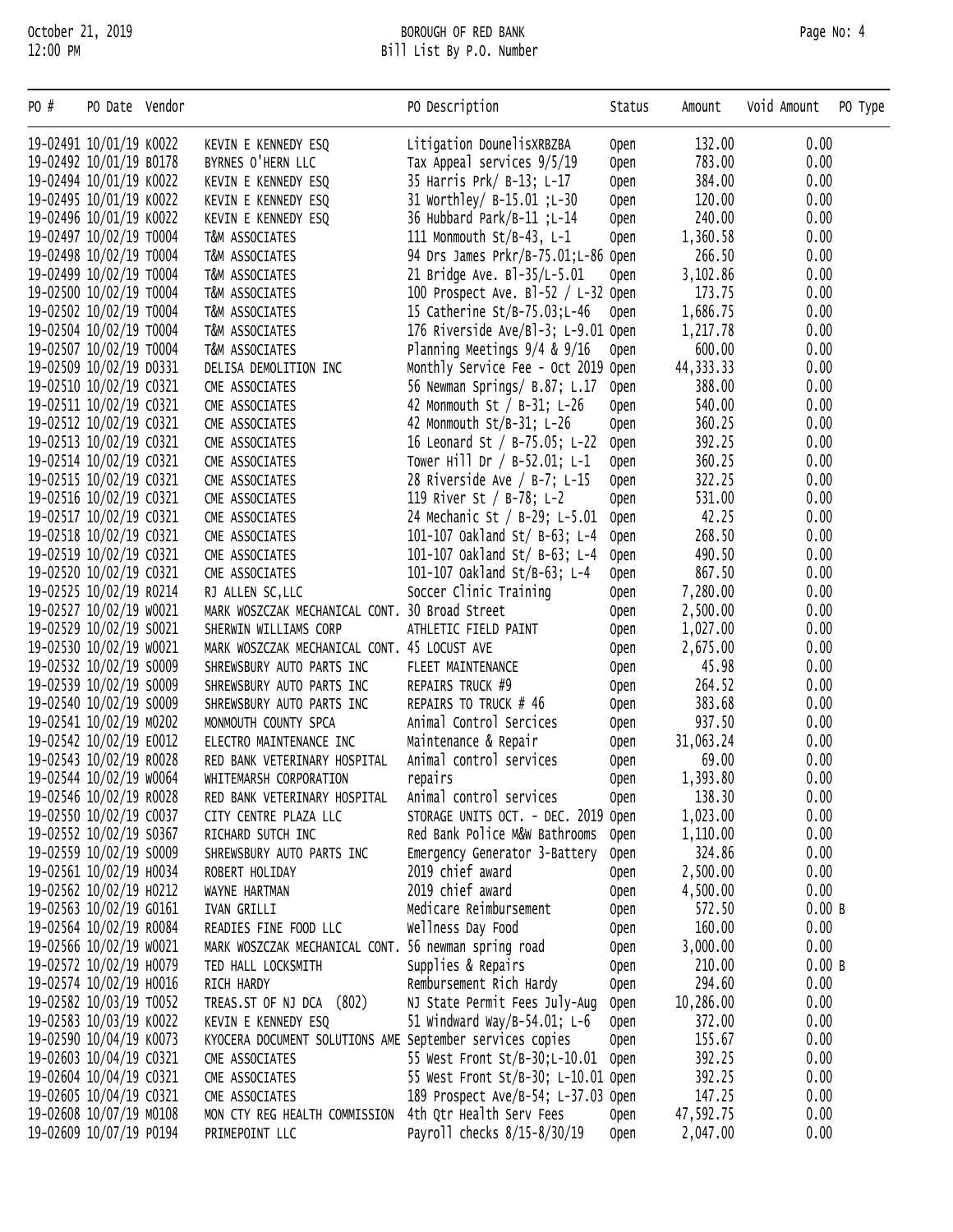| PO # | PO Date Vendor          |                                | PO Description                                                     | Status       | Amount             | Void Amount | PO Type |
|------|-------------------------|--------------------------------|--------------------------------------------------------------------|--------------|--------------------|-------------|---------|
|      | 19-02610 10/07/19 M0024 | MGL PRINTING SOLUTIONS LLC     | Checks for water account                                           | 0pen         | 231.00             | 0.00        |         |
|      | 19-02611 10/09/19 M0417 | MILLENNIUM STARTEGIES LLC      | Grant writing services - SEPT                                      | 0pen         | 3,000.00           | 0.00        |         |
|      | 19-02707 10/17/19 NO115 | NJ ST.DEPT.HEALTH & SENIOR     | Monthly Dog License Report                                         | <b>Open</b>  | 404.40             | 0.00        |         |
|      | 19-02708 10/17/19 N0115 | NJ ST.DEPT.HEALTH & SENIOR     | Monthly Dog License Report                                         | Open         | 76.80              | 0.00        |         |
|      | 19-02709 10/17/19 NO115 | NJ ST.DEPT.HEALTH & SENIOR     | Monthly Dog License Report                                         | Open         | 53.40              | 0.00        |         |
|      | 19-02710 10/17/19 N0115 | NJ ST.DEPT.HEALTH & SENIOR     | Monthly Dog License Report                                         | Open         | 10.20              | 0.00        |         |
|      | 19-02711 10/17/19 S0035 |                                | TREAS.ST.NJ MARRIAGE LICENSE F 4th Qtr 2018 Marriage Lincense Open |              | 725.00             | 0.00        |         |
|      | 19-02712 10/17/19 S0035 |                                | TREAS.ST.NJ MARRIAGE LICENSE F 1st Qtr 2019 Marriage Lincense Open |              | 350.00             | 0.00        |         |
|      | 19-02713 10/17/19 S0035 |                                | TREAS.ST.NJ MARRIAGE LICENSE F 2nd Qtr 2019 Marriage Lincense Open |              | 700.00             | 0.00        |         |
|      | 19-02714 10/17/19 S0035 |                                | TREAS.ST.NJ MARRIAGE LICENSE F 3rd Qtr 2019 Marriage Lincense Open |              | 1,100.00           | 0.00        |         |
|      | 19-02715 10/17/19 T0145 | TREAS.ST OF NEW JERSEY (370)   | 4th Qtr Burial Permit Fees                                         | 0pen         | 5.00               | 0.00        |         |
|      | 19-02716 10/17/19 T0145 | TREAS.ST OF NEW JERSEY (370)   | 1stQtr Burial Permit Fees                                          | <b>Open</b>  | 10.00              | 0.00        |         |
|      | 19-02717 10/17/19 T0145 | TREAS.ST OF NEW JERSEY (370)   | 2nd Qtr Burial Permit Fees                                         | <b>Open</b>  | 5.00               | 0.00        |         |
|      | 19-02718 10/17/19 T0145 | TREAS.ST OF NEW JERSEY (370)   | 3rd Qtr Burial Permit Fees                                         | <b>Open</b>  | 10.00              | 0.00        |         |
|      | 19-02719 10/17/19 B0178 | BYRNES O'HERN LLC              | Tax Appeal Attorney serv 10/3                                      | <b>Open</b>  | 1,232.50           | 0.00        |         |
|      | 19-02723 10/21/19 N0038 | TWO RIVERS WATER RECLAMATION A | \$th Qtr Sewer Fee                                                 | <b>Open</b>  | 379, 177. 25       | 0.00        |         |
|      | Total Purchase Orders:  | Total P.O. Line Items:<br>227  | Total List Amount:<br>0                                            | 3,719,284.20 | Total Void Amount: |             | 0.00    |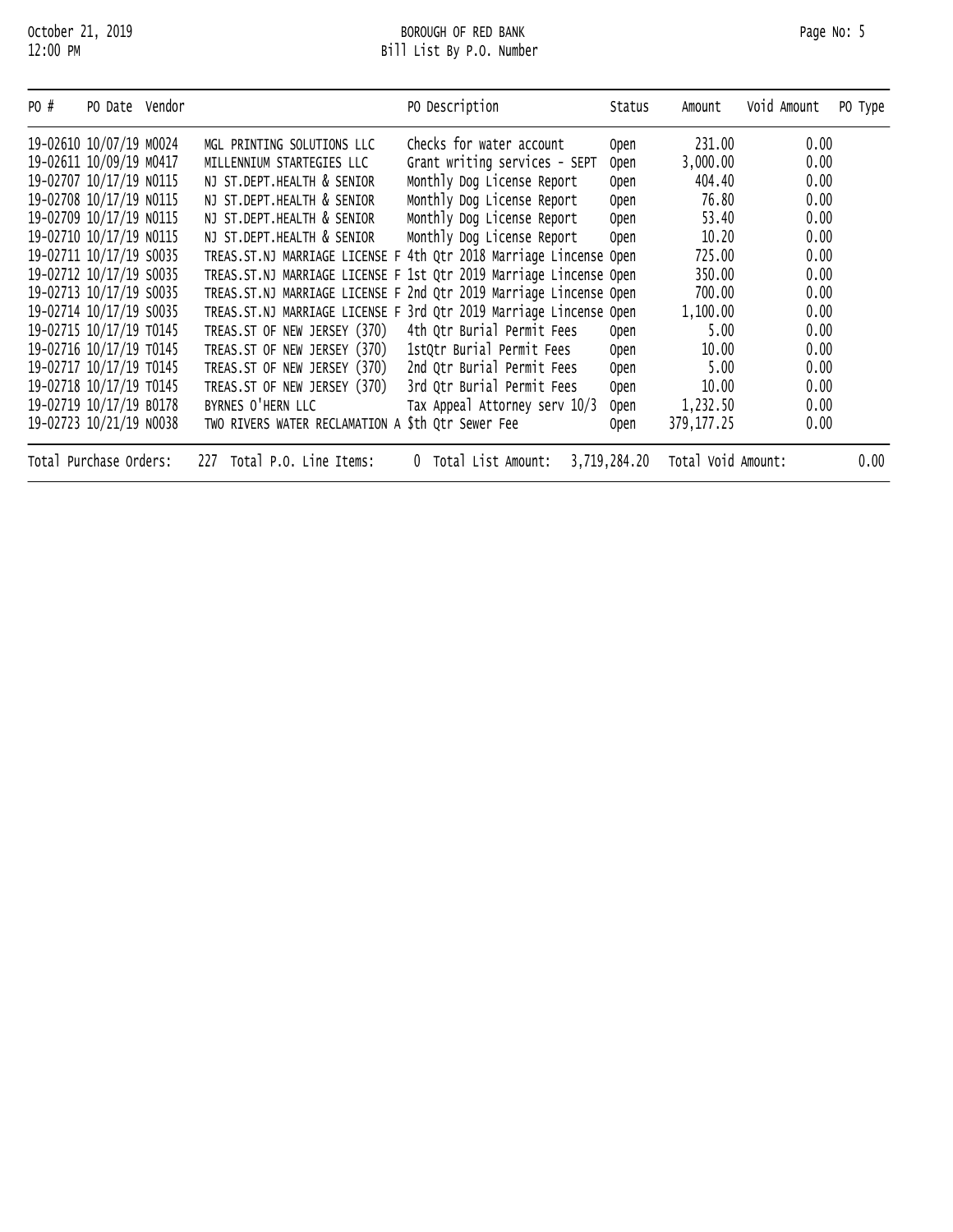## October 21, 2019 BOROUGH OF RED BANK Page No: 6 12:00 PM Bill List By P.O. Number

| Totals by Year-Fund<br>Fund Description Fund | Budget Rcvd              | Budget Held       | Budget Total              | Revenue Total     | G/L Total         | Project Total          |
|----------------------------------------------|--------------------------|-------------------|---------------------------|-------------------|-------------------|------------------------|
| $8 - 01$                                     | 1,398.00                 | 0.00              | 1,398.00                  | 0.00              | 0.00              | 0.00                   |
| $9 - 01$                                     | 3,021,735.11             | 0.00              | 3,021,735.11              | 0.00              | 0.00              | 0.00                   |
| $9 - 05$                                     | 568,080.05               | 0.00              | 568,080.05                | 0.00              | 0.00              | 0.00                   |
| $9 - 09$                                     | 39,003.15                | 0.00              | 39,003.15                 | 0.00              | 0.00              | 0.00                   |
| $9 - 20$<br>Year Total:                      | 0.00<br>3,628,818.31     | 0.00<br>0.00      | 0.00<br>3,628,818.31      | 0.00<br>0.00      | 0.00<br>0.00      | 21,817.31<br>21,817.31 |
| $C-04$                                       | 24,738.90                | 0.00              | 24,738.90                 | 0.00              | 0.00              | 0.00                   |
| $G-02$                                       | 6,041.54                 | 0.00              | 6,041.54                  | 0.00              | 0.00              | 0.00                   |
| $M-15$                                       | 7,201.25                 | 0.00              | 7,201.25                  | 0.00              | 0.00              | 0.00                   |
| $M-17$<br>Year Total:                        | 11,998.00<br>19, 199. 25 | 0.00<br>0.00      | 11,998.00<br>19, 199. 25  | 0.00<br>0.00      | 0.00<br>0.00      | 0.00<br>0.00           |
| $P-08$                                       | 103.16                   | 0.00              | 103.16                    | 0.00              | 0.00              | 0.00                   |
| $T-12$                                       | 285.00                   | 0.00              | 285.00                    | 0.00              | 0.00              | 0.00                   |
| ANIMAL CONTROL TR T-15                       | 2,211.80                 | 0.00              | 2,211.80                  | 0.00              | 0.00              | 0.00                   |
| PARKS & REC TRUST T-21                       | 6,577.25                 | 0.00              | 6,577.25                  | 0.00              | 0.00              | 0.00                   |
| RECREATION TRUST T-23<br>Year Total:         | 7,885.00<br>16,959.05    | 0.00<br>0.00      | 7,885.00<br>16,959.05     | 0.00<br>0.00      | 0.00<br>0.00      | 0.00<br>0.00           |
| $W-06$                                       | 208.68                   | 0.00              | 208.68                    | 0.00              | 0.00              | 0.00                   |
| Total Of All Funds:                          | 3,697,466.89             | $\overline{0.00}$ | $\overline{3,697,466.89}$ | $\overline{0.00}$ | $\overline{0.00}$ | $\overline{21,817.31}$ |